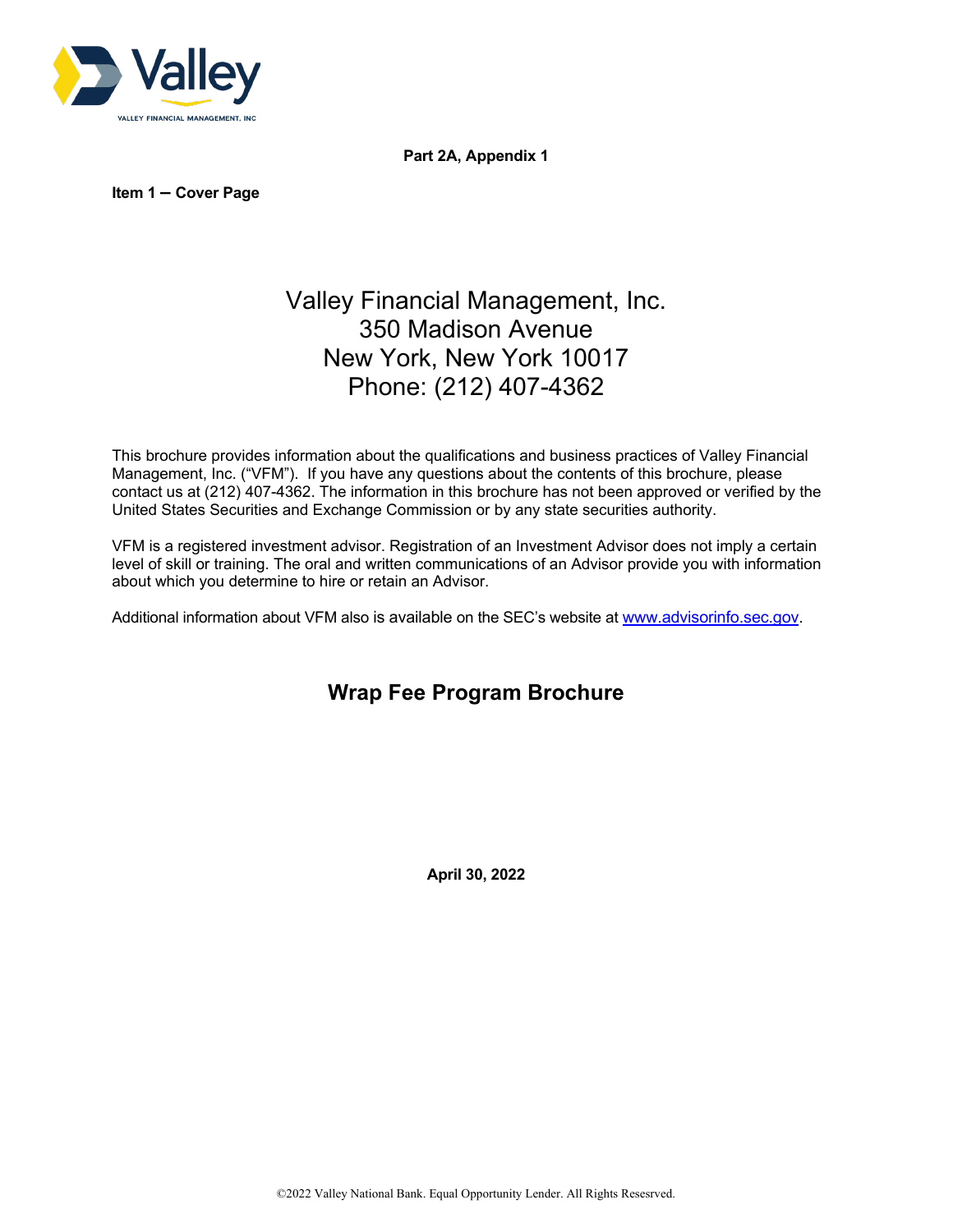#### **Item 2 Material Changes**

The following summary discusses the material changes that Valley Financial Management, Inc. ("VFM") has made to its Form ADV Part 2A, Appendix 1, Wrap Fee Program Brochure ("Brochure") since March 31, 2022, the date of the last update to the Brochure.

On April 1, 2022, Bank Leumi USA, the parent company of Leumi Investment Services Inc. (n/k/a Valley Financial Management, Inc. ("VFM")), merged into Valley National Bank, which is owned by Valley National Bancorp, a publicly traded company. The transaction is not expected to result in any changes to VFM's investment process, operations, or personnel.

Pursuant to SEC Rules, VFM sends you this summary of material changes to this and subsequent Part 2A Brochures within 120 days of the close of our business' fiscal year. We may further provide other ongoing disclosure information about material changes as necessary.

Upon request, the Brochure may be obtained by contacting Christopher Wilson, VFM's Chief Compliance Officer, at (212) 407-4362 or cwilson@valley.com.

Additional information about VFM is also available via the SEC's web site www.adviserinfo.sec.gov. The SEC's web site also provides information about any persons affiliated with VFM who are registered, or are required to be registered, as investment adviser representatives ("IARs") of VFM.

## **ITEM 3 TABLE OF CONTENTS**

|                                                            | Page     |
|------------------------------------------------------------|----------|
| Item 1 - Cover Page                                        |          |
| Item 2 - Material Changes                                  | 2        |
| Item 3 - Table of Contents                                 | 2        |
| Item 4 – Services, Fees and Compensation                   | $2 - 8$  |
| Item 5 - Account Requirements and Types of Clients         | 8        |
| Item 6 – Portfolio Manager Selection and Evaluation        | $9 - 13$ |
| Item 7 – Client Information Provided to Portfolio Managers | 14       |
| Item 8 - Client Contact with Portfolio Managers            | 14       |
| Item 9 - Additional Information                            | 14       |

#### **ITEM 4 SERVICES, FEES AND COMPENSATION**

#### **Types of Services and Fee Schedules**

Valley Financial Management, Inc. ("VFM") is a wholly-owned subsidiary of Valley National Bank ("Valley"), chartered as a national banking association. Valley, in turn, is a wholly-owned subsidiary of Valley National Bancorp, a company whose shares are traded on the NASDAQ. Banking products and services are provided through Valley. Brokerage products and services, including the investment advisory business, are provided by VFM. Pershing LLC is the clearing broker for the broker-dealer operations of VFM.

The purpose of this Brochure is to describe and disclose the services, fees, potential conflicts of interest, and other necessary information clients should consider before becoming a client of one or more of VFM's investment advisory Programs covered in this Brochure.

VFM offers the following Discretionary Programs: (1) VFM Strategic Portfolios (VSP); (2) Separately Managed Accounts (SMA); and (3) Unified Managed Accounts (UMA). VFM also offers two nondiscretionary programs, VFM Client Advisor (VCA) and VFM Excess Liquidity Advisor (VELA). In the past, VFM has acted as a solicitor for a third-party program sponsored by Brinker Capital Inc. Depending on the Program, Clients can select from a wide variety of portfolio managers, mutual funds and exchange-traded products, and individual securities, based on strategies that range from capital preservation to conservative to aggressive growth.

The Programs described in this Brochure are provided to clients in a "wrap fee" arrangement. A wrap fee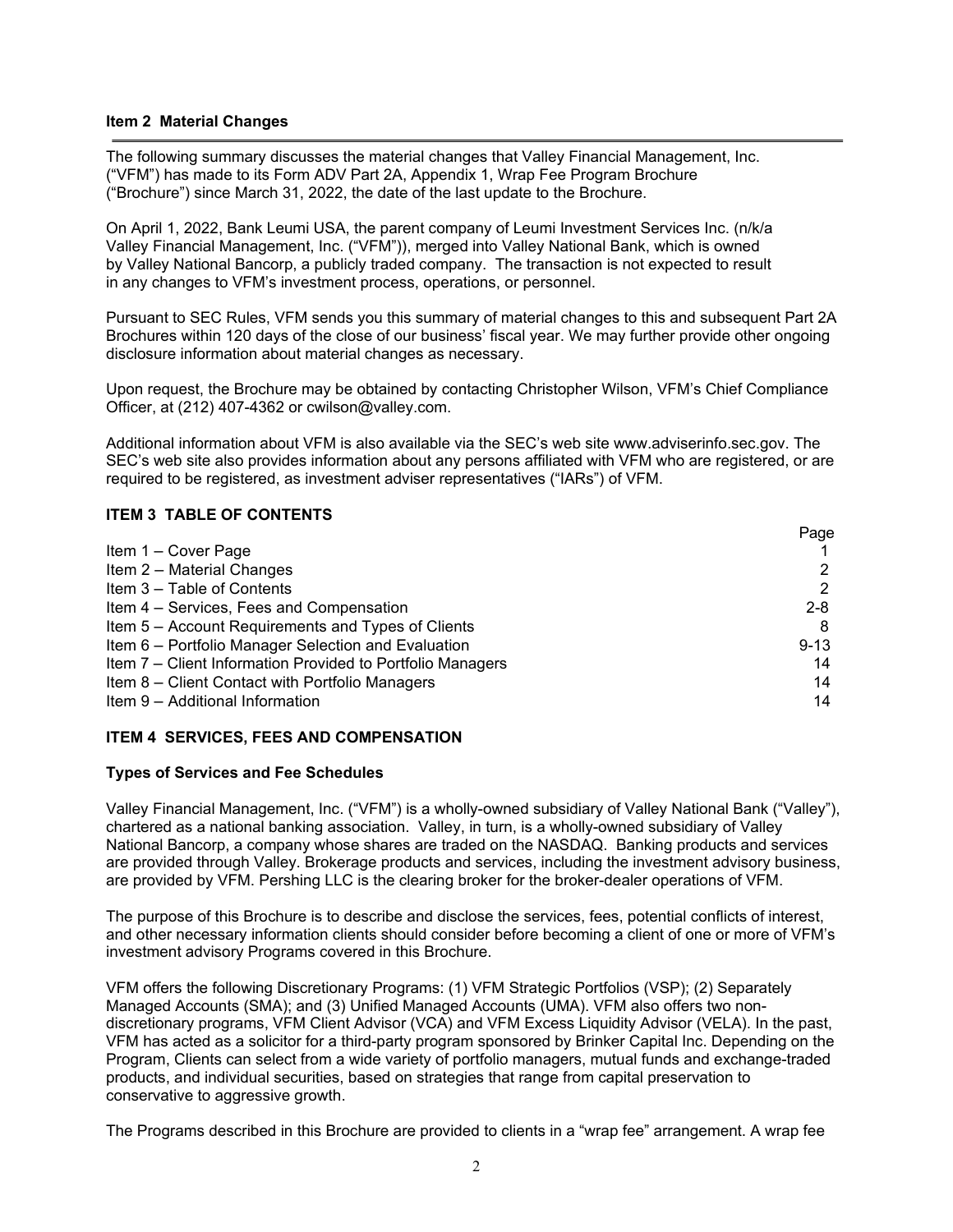arrangement is one in which a single fee is charged based on the market value of assets in the client's account, rather than on the transactions in the account as in a commission ("Brokerage") account. The wrap fee covers investment advice or counsel provided by VFM investment professionals and/or the client's IAR, portfolio management in applicable Programs, the execution of the client's transactions, account servicing, and performance reporting, in addition to other standard services.

VSP, SMA, and UMA Programs are discretionary programs where a client appoints VFM or other party to make investment decisions with respect to the assets in the client's account. VCA and VELA are nondiscretionary programs, where the client's IAR makes recommendations to the client, who then approves or disapproves them. To assist VFM with VSP, SMA, UMA, and VCA, VFM uses the services of Envestnet Asset Management, Inc. Envestnet provides, among other things, overlay portfolio management services, tax overlay management services, research information on hundreds of different third-party managers, reporting services, and technological and online services to assist VFM in managing portfolios. Please refer to the Envestnet Asset Management, Inc. Form ADV Part 2A as provided to clients for additional information.

VFM and its personnel do not have any discretionary authority to manage securities accounts that comprise the Programs, except VSP, a firm discretion advisory Program that uses risk-adjusted and objective-based models comprised of exchanged traded funds ("ETFs") and mutual funds. The VFM Investment Committee is responsible for setting strategic and tactical asset allocations to guide the Programs. The VFM Investment Committee is comprised of VFM staff who represent different areas of expertise in asset allocation and in specific asset classes. The VFM Investment Committee meets on scheduled monthly dates and on an ad hoc basis, as necessary. The VFM Investment Committee also produces client letters and market commentary on both a scheduled and ad hoc basis.

In the advisory relationship between the client and VFM, a client should typically work with an IAR to determine the client's overall investment situation, needs, goals, risk tolerance, and time horizon for the assets being invested. To assist in identifying these factors, the client completes an Investment Profile Questionnaire and also completes investment profile information included on the VFM new account application (collectively referred to as the "Questionnaire"). An IAR will use the information provided by the client, among other considerations, to assist the client in selecting the appropriate Program(s) and subsequent investment strategy. If the client wishes to proceed with the Program(s), the client will enter into an Advisory Agreement that contains specific terms applicable to the Program(s) selected, advisory services to be offered, fees payable by the client, and other terms applicable to the client's advisory relationship with VFM. Not all Programs discussed in this Brochure may be appropriate for a client. Each Program is designed to meet differing investment needs of clients. The Programs offered have different levels of services, administration, structure, fees and expenses. The particular investment advisory services that VFM provides in connection with each Program are described in detail below. Please review this Brochure carefully and in its entirety.

## **VFM Strategic Portfolios (VSP)**

The VSP Program offers clients discretionary investment management based on proprietary strategic asset allocation models developed by VFM's Investment Committee. The models vary in their exposure to different asset classes (such as equities, fixed income and alternative investments), as well as different styles within asset classes, paired together to achieve diversification that seeks to meet a variety of investment objectives. The models use mutual funds and/or ETFs – which must have at least three years of investment history and assets under management of at least \$100 million – to gain these exposures. In limited circumstances, a fund may have less than three years of investment history in which case a fund with similar characteristics will be evaluated in its place, and the fund with less than three years investment history will be added to the VSP platform based on the record of the proxy's investment history. VFM's Investment Committee uses both qualitative and quantitative measures in selecting these mutual funds and ETFs.

With the professional advice and guidance of an IAR, the client will select one of the models based on the information provided by the client and the results of the Questionnaire. VFM has engaged Envestnet to provide investment model management services. The IAR will provide the client with an investment proposal or strategy sheet that identifies the specific portfolio model recommended to the client and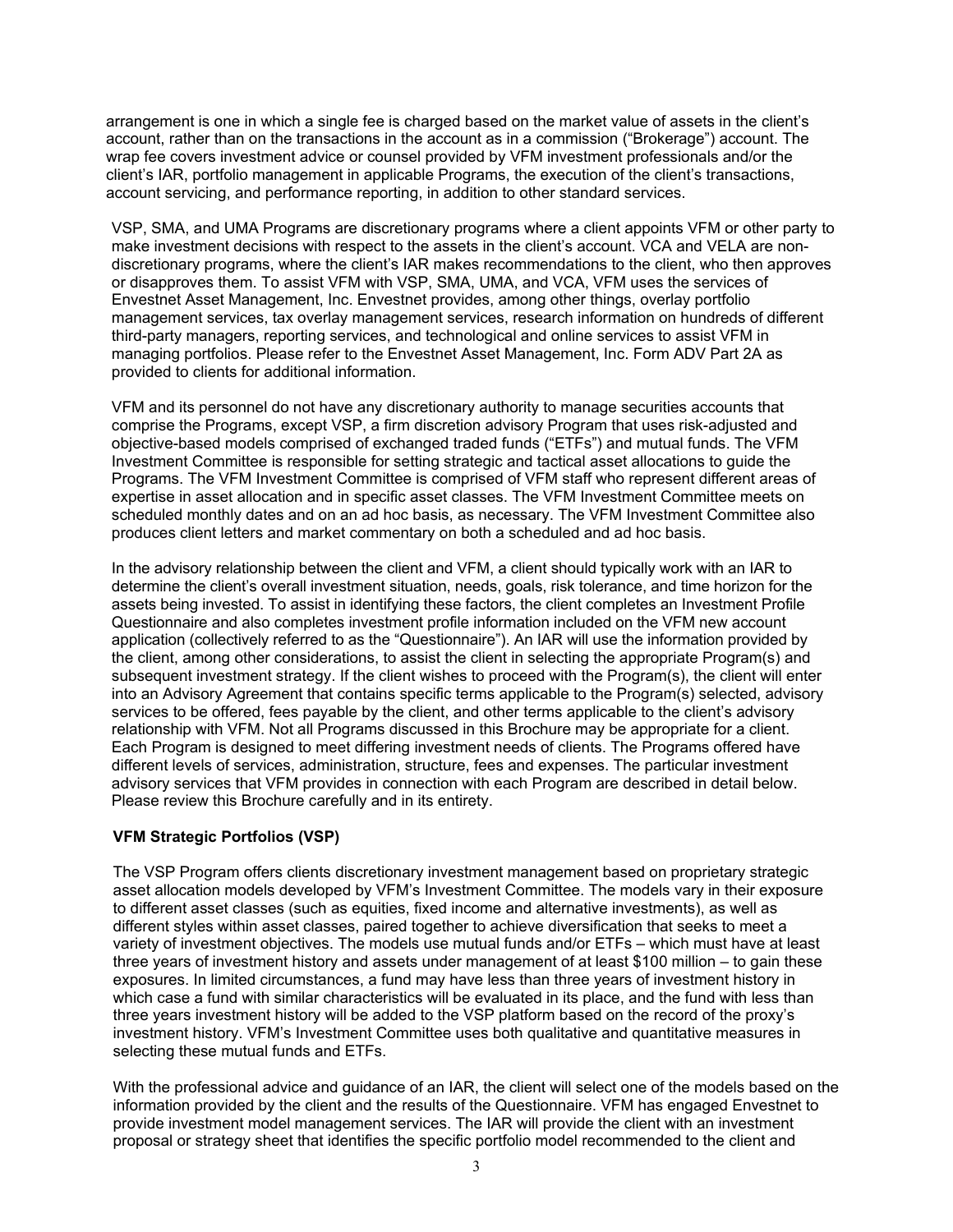details the underlying mutual funds and/or ETFs as well as the overall asset and style allocation of the model. VFM's Investment Committee will monitor each strategy to ensure adherence to the original investment selection requirements and for performance, among other things.

Because the VSP Program models are discretionary in nature, VFM constructs the model portfolios and will from time to time, and without notice or approval from the client, adjust the asset allocations of the models. VFM also determines the specific mutual funds and/or ETFs that comprise the models and in its sole discretion will from time to time adjust the percentages allocated to those investments and/or will add or remove a mutual fund or ETF as it deems appropriate. Other services offered in the VSP include periodic rebalancing of the client's portfolio (at least annually or upon a movement of +/-5 percentage points from its targeted weighting) to maintain the desired asset allocation and quarterly performance reporting.

## **Separately Managed Accounts (SMA)**

The SMA Program offers clients discretionary investment management services from third-party Portfolio Managers. Based on information in the client's Questionnaire, an IAR presents the client with one or more appropriate investment strategies from an Envestnet list of approved managers. Envestnet selects these SMAs based on its own proprietary due diligence process.

Envestnet employs a proprietary "Q-Score model" when conducting due diligence on a Portfolio Manager. This model emphasizes consistent active value, effective and consistent risk control, and an efficient risk return profile.

VFM has engaged Envestnet as an investment model management service to maintain the SMA platform. The client enters into an Advisory Agreement with VFM for the provision of advisory, brokerage and administrative services. The client grants discretion to the third-party Portfolio Manager (not VFM), who actively manages the client's portfolio. VFM has no influence over the Portfolio Manager's investment decisions or security selection. The Portfolio Managers offered have varying investment objectives, styles, and strategies and they also employ varying types of securities to achieve those objectives. In addition, a Portfolio Manager's strategy may change in response to market conditions. If the client decides to participate in the SMA Program, the client will receive a copy of each Portfolio Manager's Brochure that describes in detail the manager's strategy. A copy of the Portfolio Manager's Brochure is also available upon request. Other services offered in the SMA Program include monthly custodial account statements and quarterly performance reporting.

Certain SMA managers execute trades through broker-dealers not participating in the Envestnet wrap fee platform ("trading away"). By doing so, these managers cause clients to pay an additional fee not included in the wrap program fee. This additional fee will not be shown in trade confirmations or account statements. Please review the Portfolio Manager's Form ADV Brochure and contact your Advisor for more information regarding trading away, including the frequency with which Portfolio Managers trade away from Envestnet.

## **Unified Managed Accounts (UMA)**

The UMA Program offers a client multiple types of investment strategies representing various asset classes combined in a single account. A UMA account consists of one or more sub-accounts or "sleeves" that invest in mutual funds, exchange traded funds ("ETFs"), and/or individual securities recommended by third-party investment advisors that provide model portfolios to Envestnet. VFM has engaged Envestnet as an investment model management service to maintain the UMA platform and manage the client's accounts by implementing the model portfolios in a client's account. The client enters into an Advisory Agreement with VFM for the provision of advisory, brokerage and administrative services.

Based on information in the client's Questionnaire, an IAR presents the client with one or more appropriate investment strategies from the Envestnet list of approved SMAs, mutual funds, and ETFs investment options fitting the client's profile and investment goals. The client must approve in writing the initial investment selections and subsequent changes to the strategies employed for his or her account. VFM does not exercise investment discretion in the selection of the asset allocation or the specific,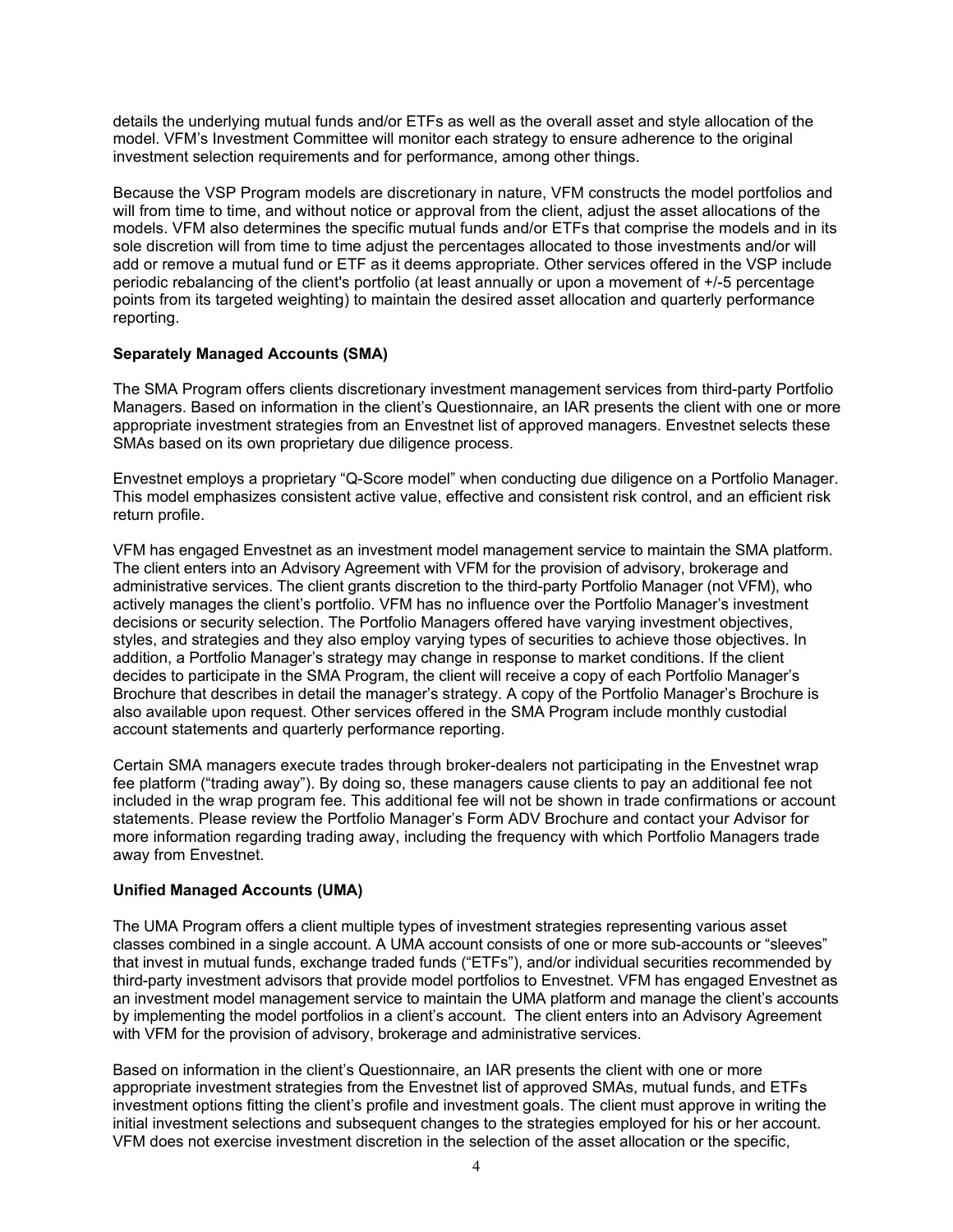underlying investment vehicles and investment strategies used in each sleeve of the UMA portfolio. VFM will provide the client with recommendations regarding the appropriate asset allocation and the underlying investment vehicles or investment strategies to meet the client's objectives.

For those portions of the client's UMA portfolio allocated to third-party investment advisors, VFM has hired Envestnet as an investment model management service to maintain the client's account consistent with his or her investment strategy model allocations. Envestnet has discretion to place trades in client accounts using these models. VFM does not have influence over the third-party investment advisors' investment recommendations.

If it chooses, VFM, in its role as Program sponsor, may add mutual funds and ETFs on Envestnet's approved list available in the UMA Program, through varying degrees of initial and ongoing due diligence. VFM has sole discretion to remove a mutual fund or ETF from the list of available investment options. Third-party investment advisors may be selected from Envestnet's list of approved managers. Other services offered in the UMA Program include periodic rebalancing of the client's portfolio (at least annually or upon a movement of +/-5 percentage points from its targeted weighting) to maintain the desired asset allocation and quarterly performance reporting.

## **VFM Client Advisor (VCA)**

VCA is a non-discretionary advisory program in which a client receives advice from an IAR regarding the client's assets (mutual funds, ETFs, and individual securities) in his or her account. Neither VFM nor the client's IAR has investment discretion and may not buy or sell securities for the account without the client's consent.

Clients may opt to add a tax-preferred service to their account, which seeks to optimize taxes in a client's portfolio in each tax year.

The client enters into an agreement with VFM for the provision of advisory, brokerage and administrative services. Leveraging VFM's Portfolio Strategy team's research, and based on information in the client's Questionnaire, an IAR advises the client on an appropriate investment strategy, which includes security selection and general asset allocation, and may include advice on financial planning and other wealth management topics. The client has sole discretion and makes the final decision whether to accept or reject an investment strategy or any specific recommendation to purchase or sell securities. The IAR will be alerted if any portfolio is not within acceptable ranges against target allocations. Any rebalancing decisions must be authorized by the client. The IAR also is responsible for periodically reviewing the account to assess whether the investment strategy employed by the client and investments made for the client's account in client's best interest.

## **VFM Excess Liquidity Advisor (VELA)**

VELA is a non-discretionary advisory program in which a client receives advice from an IAR regarding the client's assets (ETFs and institutional share classes of mutual funds) in his or her account. Neither VFM nor the client's IAR has investment discretion and may not buy or sell securities for the account without the client's consent.

VELA is designed for high net worth clients that are seeking alternatives to low-interest, traditional deposit products and want to increase yields while preserving liquidity in their accounts. The ETFs and mutual funds in this Program focus on fixed income, preferred stocks, and dividend paying equities.

The client enters into an agreement with VFM for the provision of advisory, brokerage and administrative services. Leveraging VFM's Portfolio Strategy team's research, and based on information in the client's Questionnaire, an IAR advises the client on an appropriate investment strategy. The client has sole discretion and makes the final decision whether to accept or reject an investment strategy or any specific recommendation to purchase or sell securities.

The IAR will be alerted if any portfolio is not within acceptable ranges against target allocations, and the client must authorize any rebalancing decisions. The IAR also is responsible for periodically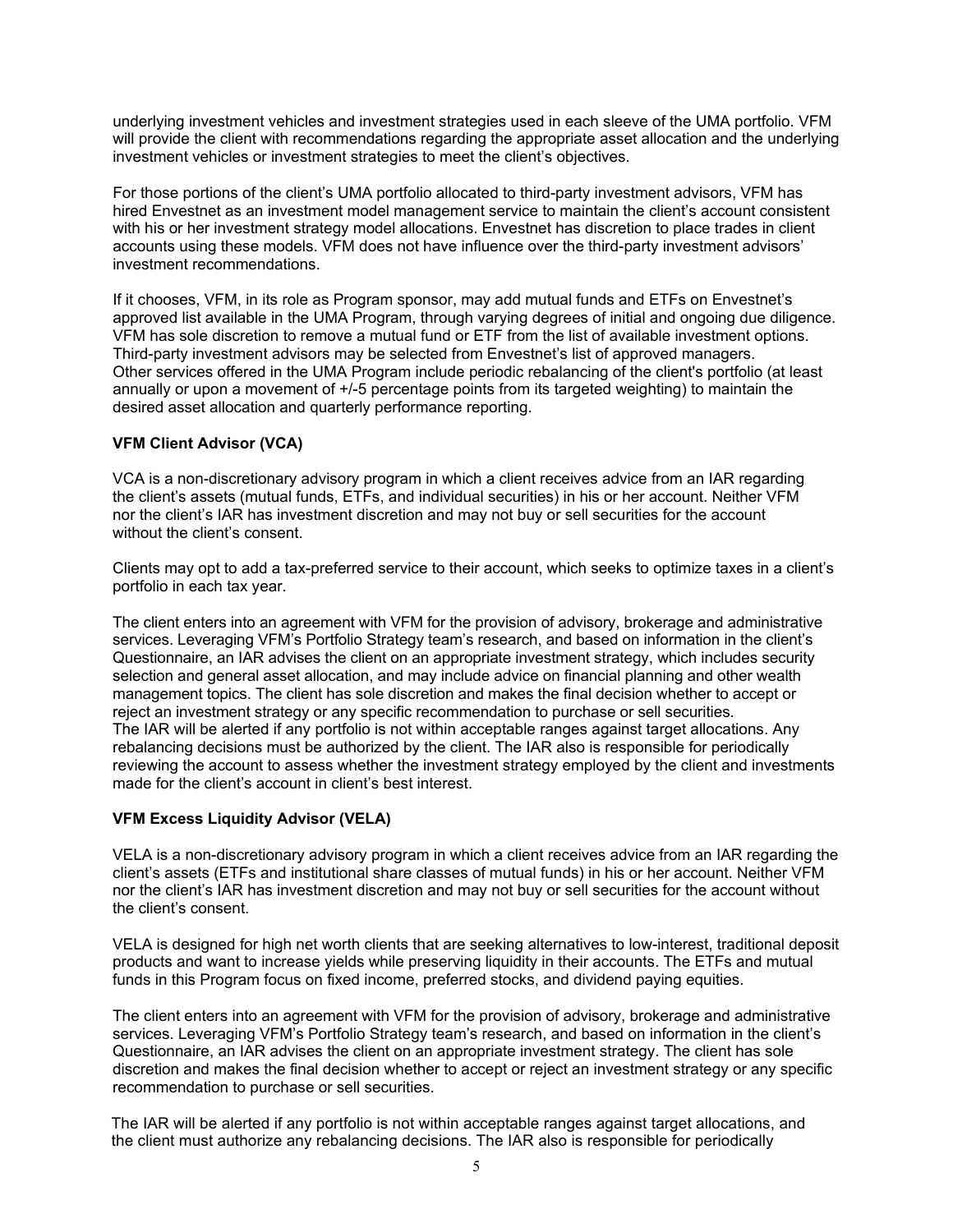reviewing the account to assess whether the investment strategy and investments in the client's account are in client's best interest.

#### **Cost for Clients**

The Programs may cost the client more or less than purchasing such services separately, depending on the cost of the services if provided separately, and the trading activity in the client's account, and the amount, if any, of additional commissions paid by a client when its Portfolio Manager uses a brokerdealer other than the Program's sponsor to trade for the client's account.

## **Compensation**

Clients agree to pay an annualized, asset-based fee based on the value of assets in the account ("Total Client Fee"). The client fees for each account include (1) fees paid to VFM for on-going advice, asset management, and due diligence ("Advisory Fee"), (2) fees paid to platform providers for trading, custody, platform and overlay services, and (3) fees paid to third-party managers ("Manager Fees"). The amount of this compensation may be more than what the VFM IAR would receive if the client participated in other Programs or paid separately for investment advice, brokerage, and other services. The VFM IAR, therefore, may have a financial incentive to recommend one Program over another, or over other programs or services.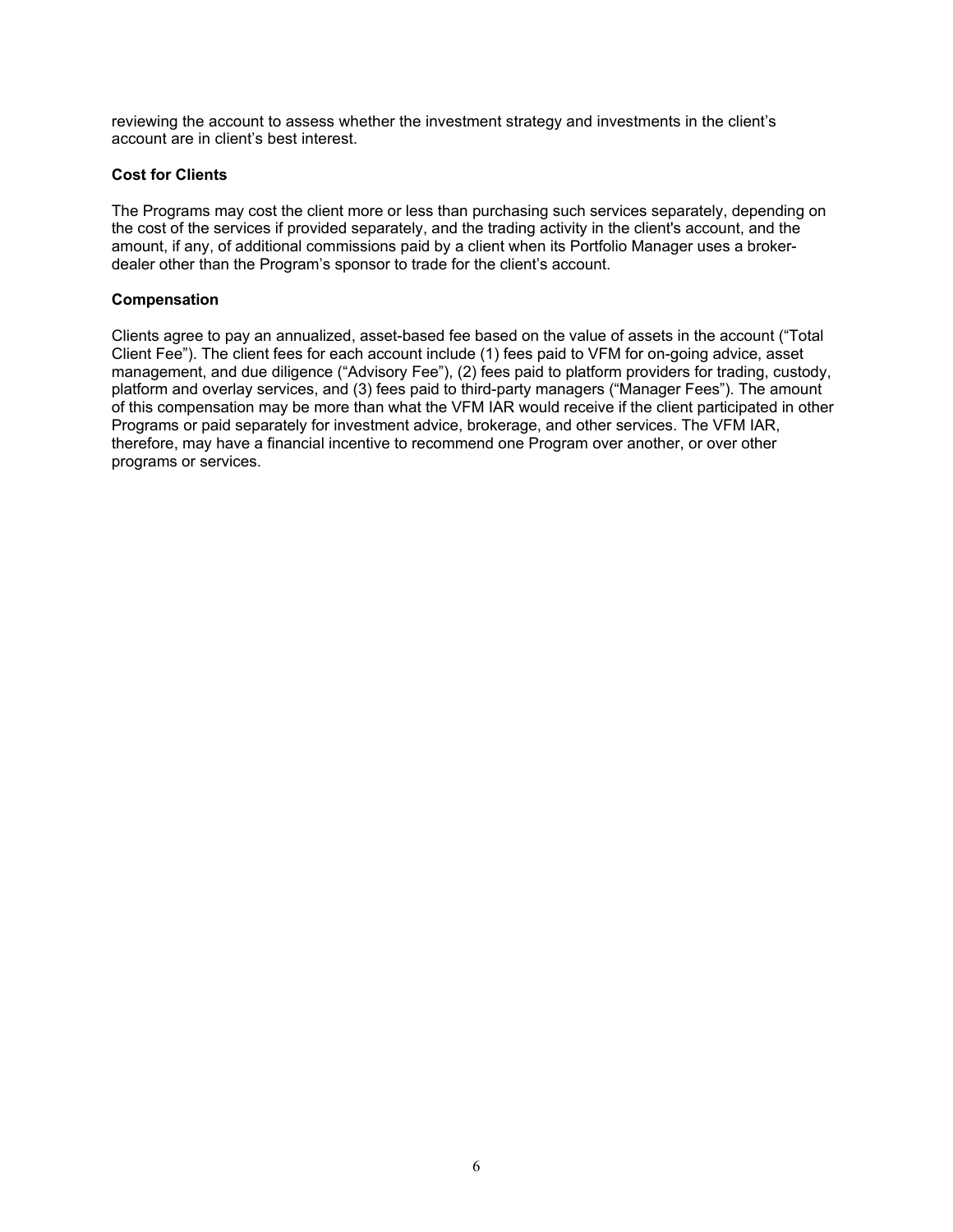The maximum total fee\* a client can be charged on any VFM advisory account is 2.50%. Fees are negotiable. The table below indicates the fees by Program.

|                                            | <b>Third-Party</b><br>Manager | Advisor       | Platform<br>Fee (\$0-<br>\$250mm) | Platform<br>Fee (Over<br>\$250mm) | <b>Max Client</b><br>Fee |
|--------------------------------------------|-------------------------------|---------------|-----------------------------------|-----------------------------------|--------------------------|
| SMA/UMAs*                                  |                               |               |                                   |                                   |                          |
| <b>First \$500k</b>                        | $.20 - .60$                   | N/A           | .16                               | .13                               | 2.50                     |
| \$500k-\$1mm                               | $.20 - .60$                   | N/A           | .14                               | .11                               | 2.30                     |
| $$1mm-$3mm$                                | $.20 - .60$                   | N/A           | .12                               | .10                               | 2.00                     |
| \$3mm-\$5mm                                | $.20 - .60$                   | N/A           | $\overline{.11}$                  | .09                               | 1.75                     |
| Above \$5mm                                | $.20 - .60$                   | N/A           | .09                               | .08                               | 1.50                     |
| <b>VFM Strategic</b><br>Portfolios**       |                               |               |                                   |                                   |                          |
| First \$500k                               | N/A                           | $0.97 - 1.47$ | .14                               | .12                               | 1.75                     |
| \$500k-\$1mm                               | N/A                           | $0.74 - 1.49$ | .12                               | .10                               | 1.75                     |
| \$1mm-\$3mm                                | N/A                           | $0.50 - 1.25$ | .11                               | .09                               | 1.50                     |
| \$3mm-\$5mm                                | N/A                           | $0.41 - 0.76$ | .10                               | .08                               | 1.00                     |
| Above \$5mm                                | N/A                           | $0.32 - 0.77$ | .09                               | .07                               | 1.00                     |
| <b>VFM Client</b><br>Advisor***            |                               |               |                                   |                                   |                          |
| <b>First \$500k</b>                        | N/A                           | $1.04 - 1.54$ | .07                               | .05                               | 1.75                     |
| \$500k-\$1mm                               | N/A                           | $0.80 - 1.55$ | .06                               | .04                               | 1.75                     |
| $$1mm-$3mm$                                | $\overline{N/A}$              | $0.55 - 1.30$ | .06                               | .04                               | 1.50                     |
| \$3mm-\$5mm                                | N/A                           | $0.46 - 0.81$ | .05                               | .03                               | 1.00                     |
| Above \$5mm                                | N/A                           | $0.37 - 0.82$ | .04                               | .02                               | 1.00                     |
| <b>VFM Excess</b><br>Liquidity Advisor**** |                               |               |                                   |                                   |                          |
| First \$5mm                                | N/A                           | $0.10 - 0.20$ |                                   |                                   | 1.00                     |
| $$5mm-$<br>\$10mm                          | N/A                           | $0.10 - 0.20$ |                                   |                                   | 1.00                     |
| Above<br>\$10mm                            | N/A                           | $0.10 - 0.20$ |                                   |                                   | 1.00                     |

\* Minimum annual per account fee: \$120

\*\* Minimum annual per account fee: \$75

\*\*\* Minimum annual per account fee: \$75

\*\*\*\* Minimum annual per account fee: \$75

|                             | Socially Responsible | <b>Tax Transition</b> | Tax        | Time-               |
|-----------------------------|----------------------|-----------------------|------------|---------------------|
|                             | Investments Overlay  | <b>Services</b>       | Management | Seamented           |
|                             | Program              | Program               | Program    | <b>Distribution</b> |
| <b>Overlay Service Fees</b> | .08                  | .15                   | .08        | Waived              |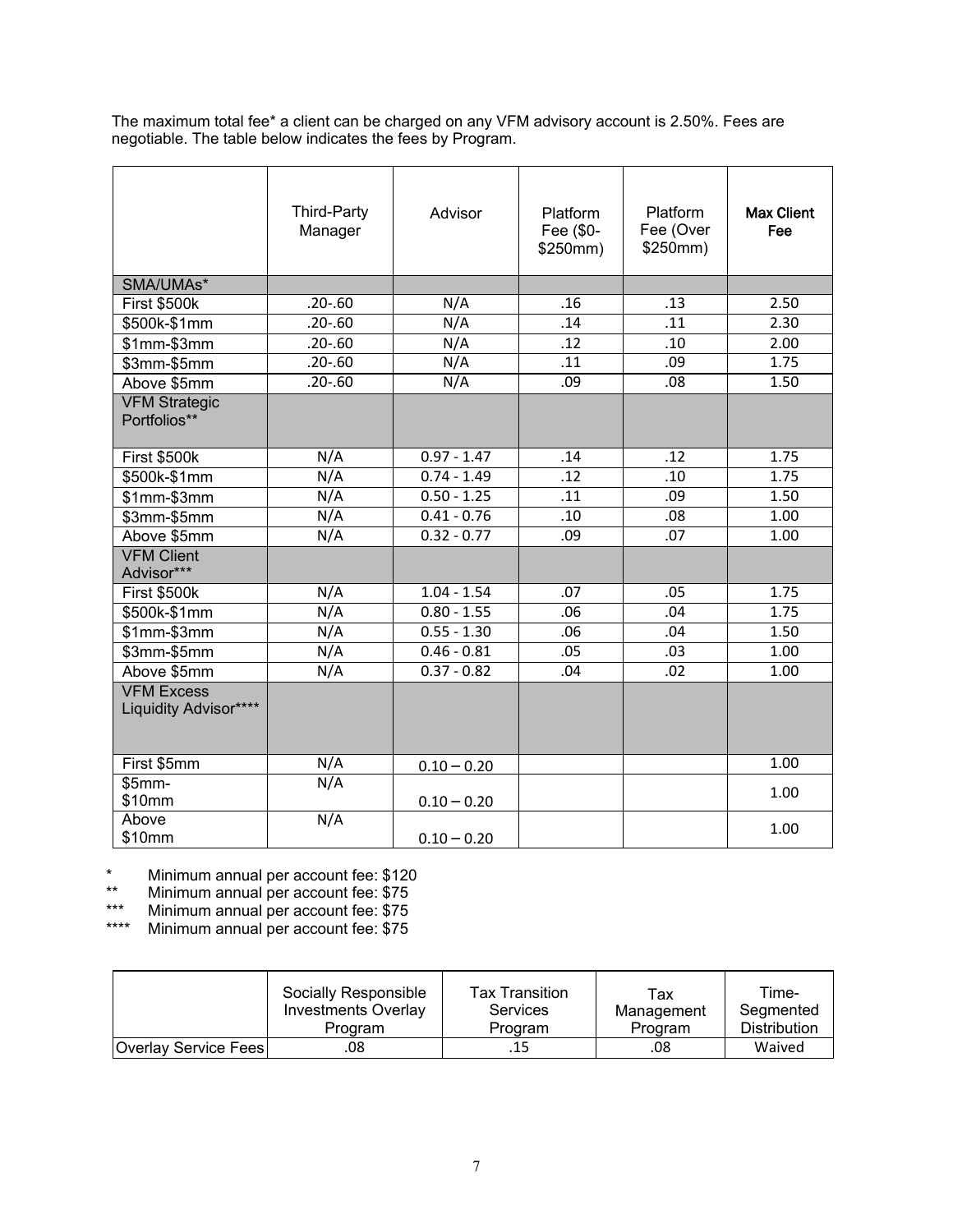A written confirmation of the client's selected Program and associated fees will be delivered to the client. The written confirmation will include estimated Total Client Fees for each account. Estimates based on the current recommended allocation of assets within each account may vary with changes in Portfolio Manager selection. Portfolio Managers charge different fees. The total fee may be impacted by a change in the selection of a Portfolio Manager. Because VFM does not set Portfolio Managers' fees, each Portfolio Manager has its own fee schedule. Hence, when selecting or changing a Portfolio Manager, the client may pay more or less in total fees than the original Portfolio Manager. Depending on the platform provider administering the managed program, and the timing of a Portfolio Manager change; the client may be entitled to a rebate or refund of a prepaid fee.

Clearing and custody costs may vary depending on the types of securities invested. Internal expenses associated with individual mutual funds or ETFs are not included in this composite. Please refer to the applicable prospectus or disclosure document for information regarding these fees. For additional details on the Total Client Fees, please contact your IAR.

The table and total fees stated above are inclusive of non-discretionary strategy proposals relating to particular sectors, regions or industries.

Fees payable to VFM for these services are, with the client's prior written acknowledgement, automatically deducted from the client's account when due. The client will receive account statements from the account's custodian, showing the fee amounts debited. VFM will sell money market shares to pay the fee and, if money market shares or cash value are not available, other investments will be sold.

Should a deposit of \$10,000 or more be made to an account after a quarterly fee assessment has been made, the account may be billed pro-rata for that deposit. Similarly, if a withdrawal of \$10,000 or more is made, the account may be credited pro-rata for the fee that was previously billed. In the event of contract termination, which can occur upon 30 days advance written notice from either the client or VFM, prepaid fees will be pro-rated and the unearned portion returned to the client.

#### **Other Fees and Expenses**

The fee does not include the following: (a) charges for services provided by VFM, its affiliates or third parties which are outside the scope of the service agreement (e.g., retirement plan administration fees, trustee fees, wire transfer fees, etc.); (b) any taxes for fees imposed by exchanges or regulatory bodies; (c) brokerage commissions and other transaction-related fees and charges other than those included in a Wrap Fee; and (d) internal operating expenses on mutual funds, exchange traded funds or alternative investments. Each of these additional charges may be separately charged to the Account or reflected in the price paid or received for a given security.

## **ITEM 5 ACCOUNT REQUIREMENTS AND TYPES OF CLIENTS**

Depending on the requirements of third-party managers, the account minimum for the VFM Strategic Portfolios, VFM Client Advisor, and SMAs is generally \$100,000, and the minimum is generally \$250,000 for the UMA Program. The account minimum for the VFM Excess Liquidity Advisor Program is \$5 million.

VFM provides investment advice to individuals, high net worth individuals, pension and profit-sharing plans, charitable institutions, foundations, endowments, trust programs, estates and other U.S. and international institutions. VFM Excess Liquidity Advisor Program is designed for corporate clients, large family offices, and high net worth/ultra high net worth individuals.

## **ITEM 6 PORTFOLIO MANAGER SELECTION AND EVALUATION**

## **1. General Investment Requirements for Managers and Funds**

In connection with its due diligence for VSP, UMA, VCA, and VELA, VFM evaluates funds and managers using objective and subjective criteria, including the following:

• Diversification by Holdings: All managers shall maintain a sufficient number and breadth of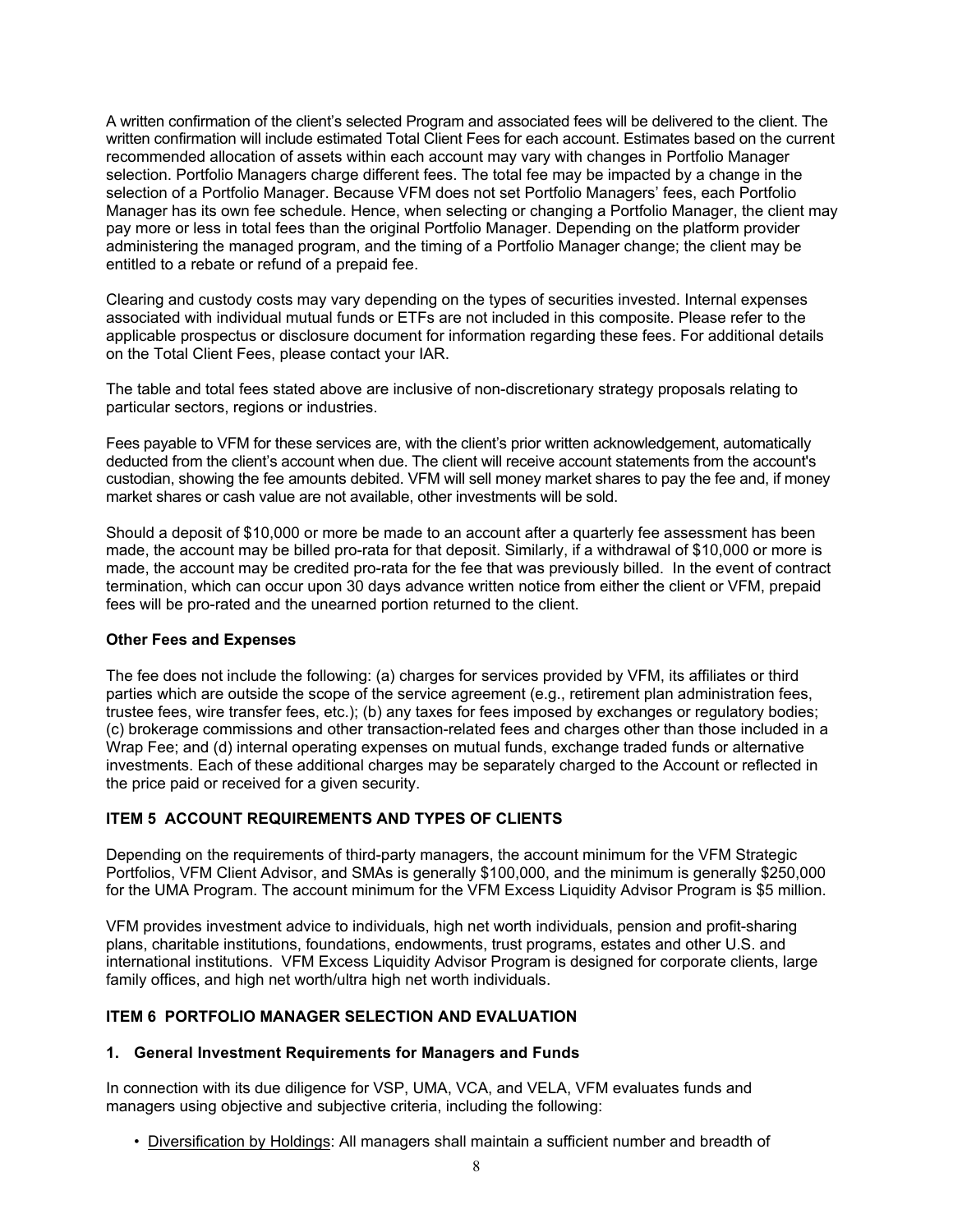holdings to provide an adequate representation of the primary characteristics of each fund's declared strategy or style. An investment in a concentrated fund/investment vehicle is allowable if the overall portfolio is diversified.

- Performance: Performance net of fees compared to index and peers.
- Track Record of Manager: Each actively managed fund should have a minimum track record of three years during which the same portfolio management team managed the fund. The three-year requirement may be waived if the manager has a proven track record of managing assets in the same category under consideration, or if the fund is an "index" strategy.
- Style drift: Each manager's objective for a specific fund should remain consistent with its stated investment strategy for the fund.

## **2. Mutual Fund and ETF Due Diligence and Selection Process**

Each external investment manager must meet specific investment objectives and/or performance standards. The VFM Investment Committee conducts periodic assessments of managers and funds. The Committee has a long-term perspective. Accordingly, short-term investment performance shortfalls are not necessarily of critical interest unless they suggest failures in strategy execution. At a minimum, the assessment includes a review of the following, if applicable:

- History of the firm
- Part 1& 2 of Form ADV for investment advisors
- Management, ownership structure and business practices
- Breadth of products offered
- Minimum level of continuous trading history and assets under management
- Investment philosophy
- Any material pending or concluded disciplinary events

Additional factors are reviewed at the Investment Committee's discretion. In addition, the Committee will conduct quarterly reviews of investment returns against standard benchmarks applicable to the manager given its strategy.

## **3. Manager Monitoring Policy**

The Investment Committee reviews the investment performance of the investments in the Program relative to specified guidelines no less frequently than quarterly. The Committee also reviews significant issues such as change in ownership, personnel, or style. VFM typically conducts meetings with managers when deemed necessary to review:

- Adherence to the original investment/account selection requirements, including long–term performance measures.
- Any material changes to the investment manager's organization, process, or portfolio manager or team.
- Any material litigation or regulatory action against the investment firm that may impact future performance or the reputation of the provider.
- Significant loss or growth of the manager's assets under management.
- Significant declines in relative performance of a manager

## **4. Watch List and Terminations**

For SMA, UMA, VCA, and VELA, if a material issue is identified for a particular Manager against any of the criteria, then VFM may decide, in its sole judgment, to (i) take no action if it concludes that it has reasonable basis for such a conclusion, (ii) monitor the fund closely on a regular basis (quarterly, semiannually, or annually) for at least one year as a means of evaluating future progress in addressing the issue of concern or (iii) terminate the investment manager or fund.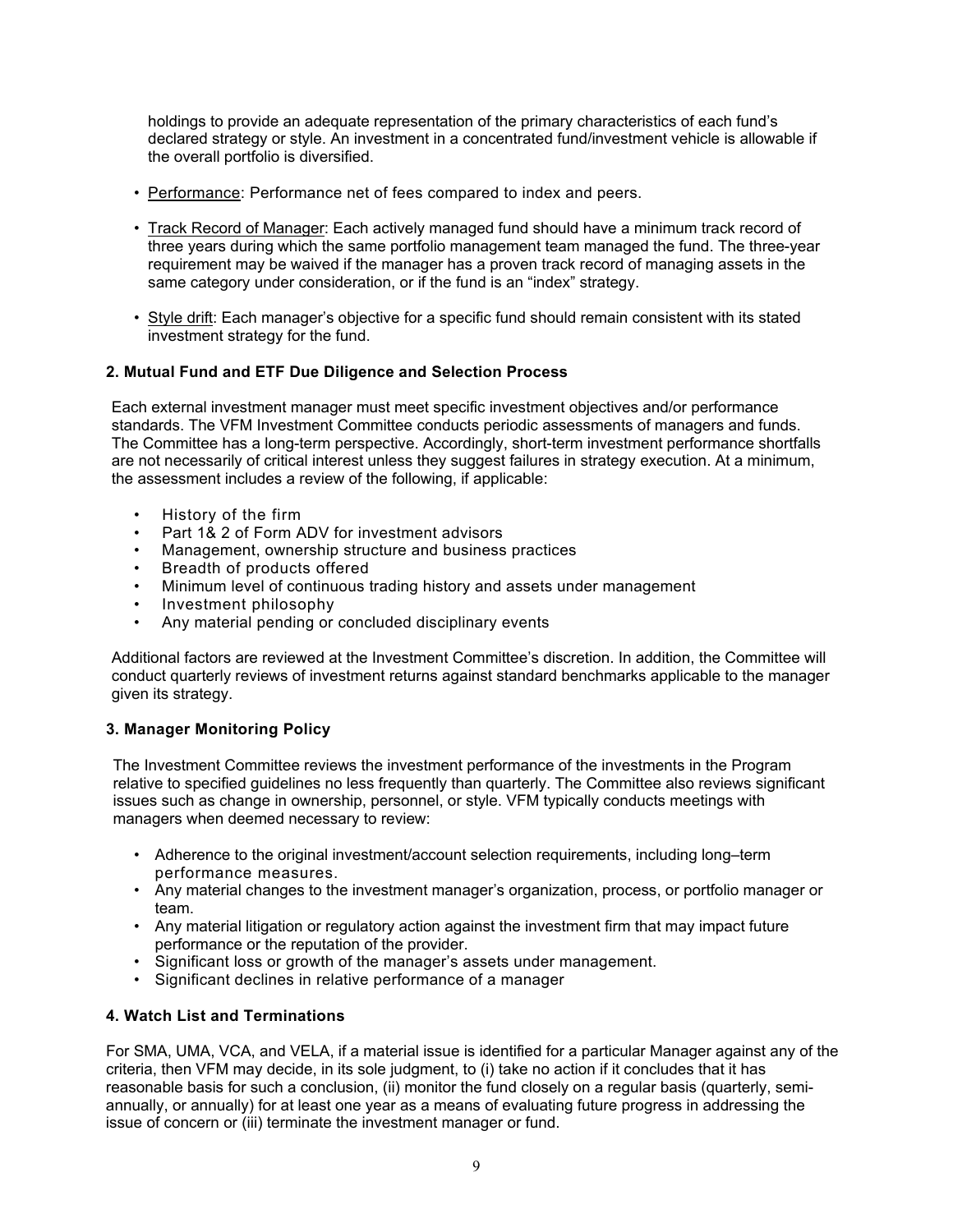An investment manager or fund which is held within any of the Programs except VSP may be placed on a "Watch list" for closer monitoring when one or more of the following occur but is not limited to these items:

- An investment manager or fund performs below the median for its peer group over a 3- or 5-year cumulative measurement period.
- There is a style drift away from the stated investment approach for more than two years.
- There is a significant change in the professionals managing the investment.
- There is a significant decrease in the investment manager's assets under management.
- There is a significant increase in the investment fees and expenses.
- Any extraordinary event occurs that may interfere with an investment manager's ability to prudently manage investment assets.

The investment manager or fund may be placed on the "Watch List" for a period of 12 months, but that time may be extended or reduced in VFM's discretion.

#### **Related Persons**

VFM IARs, pursuant to guidance received from VFM's Investment Committee, give investment recommendations to clients in the VFM Client Advisor and VFM Excess Liquidity Advisor Programs. No third-party Portfolio Managers are available in those Programs and therefore VFM does not have a conflict of interest in favoring its own personnel.

#### **Supervised Persons**

Not applicable.

#### **Investment Restrictions**

Clients may impose reasonable investment restrictions on the management of their account by identifying certain securities that may not be purchased for their accounts. The Portfolio Manager will review restrictions to determine whether they are reasonable and generally allocate the assets that would have been invested in the restricted security pro rata across other investments held in the account or to one or more substitute securities, which may include ETFs. If one or more restrictions are determined to be unreasonable, the account will not be opened. Restrictions may adversely affect the investment performance and diversification of the securities in a client's account.

#### **Performance-Based Fees and Side-By-Side Management**

VFM does not charge any performance-based fees, which are fees based on a share of capital gains on or capital appreciation of the assets of a client.

#### **Methods of Analysis, Investment Strategies and Risk of Loss**

Investing in securities involves risk of loss that a client should be prepared to bear. Prospective clients meet with a VFM IAR at the time of initial application. Based on information that is reviewed with and provided by the client, the client approves an appropriate investment option. All products sold by VFM, including its advisory Programs and non-deposit investment products sold by Valley, are:

**\* Not insured by the FDIC or any other federal or government entity**

**\* Not guaranteed by Valley, Valley National Bancorp., or any other bank**

**\* Subject to investment risks, including possible loss of the principal amount invested**

## **Material Risks**

As with any investment, loss of principal is a risk of investing. Investments in securities are subject to numerous risks, including those listed below.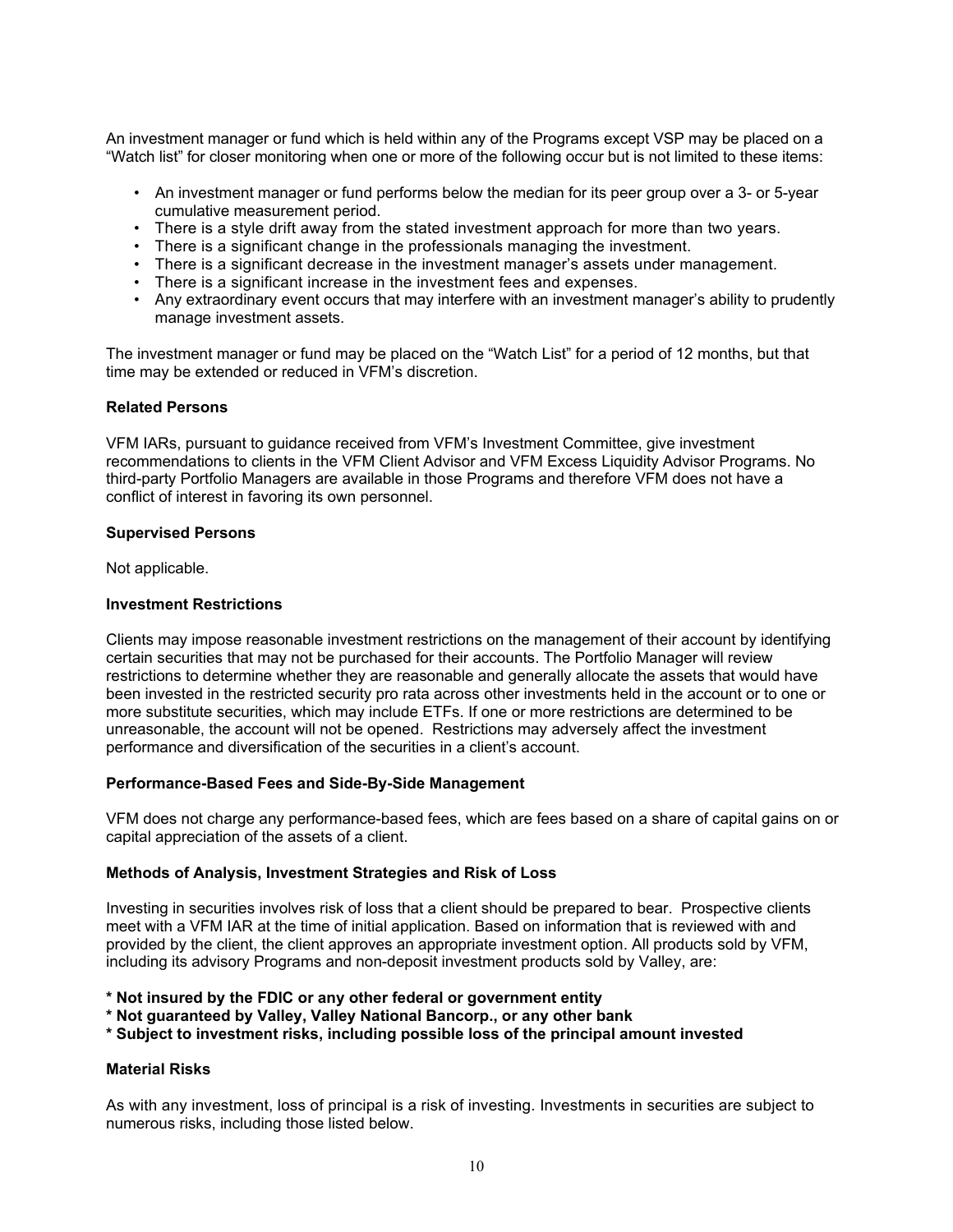#### General Risks

*Market Risk* — The market values of securities owned by an account may decline, at times sharply and unpredictably. Market values of securities are affected by numerous factors. For equity securities, market risk may be more significant in smaller capitalization companies. Market values of fixed income securities may be affected by inflation, changes in interest rates, the credit quality of issuers, and general economic and market conditions. Lower-quality fixed income securities may suffer larger price declines.

*Asset Allocation Risk* — The performance of a client's account is dependent upon VFM's or a Portfolio Manager's ability to allocate the client's assets to meet their specific financial objectives. Each client has an allocation designed specifically for their unique financial situation. As a result, particularly over shorter time frames, a client's portfolio may underperform a market benchmark.

*Portfolio Manager Selection Risk* — The performance of a client's account is also dependent upon VFM's ability to identify Portfolio Managers whose investment performance will enable the client to meet their financial planning objectives. Portfolio Managers selected by VFM may or may not meet the client's objectives and may underperform appropriate benchmarks.

*Derivatives and Commodity-Linked Derivatives Risk -* These may involve certain costs and risks such as liquidity, interest rate, market, credit, management and the risk that a position could not be closed when most advantageous. Commodity-linked derivative instruments may involve additional costs and risks such as changes in commodity index volatility or factors affecting a particular industry or commodity, such as drought, floods, weather, livestock disease, embargoes, tariffs and international economic, political and regulatory developments. Investing in derivatives could lose more than the amount invested

. *Real Estate Securities and Sector Risk —* Certain of the accounts may invest in partnerships investing in real estate. The partnerships will be affected by changes in the values of and incomes from the properties they own and/or the credit quality of the mortgage loans they hold. These risks of investing in real estate include:

- declines in the value of real estate
- risks related to general and local economic conditions
- possible lack of availability of mortgage funds
- extended vacancies of properties
- increased competition or overbuilding
- increases in property taxes and operating expenses
- changes in existing laws
- losses due to costs resulting from the clean-up of environmental problems
- liability to third parties for damages resulting from environmental problems
- casualty or condemnation losses
- limitations on rents
- changes in neighborhood values and the appeal of properties to tenants
- changes in interest rates

An economic downturn could have a material adverse effect on the real estate markets and on real estate companies in which the partnership invests, which in turn could result in the partnership not achieving its investment objectives.

The yields available from investments in real estate depend on the amount of income and capital appreciation generated by the related properties. Income and real estate values may also be adversely affected by such factors as applicable laws (e.g., Americans with Disabilities Act and tax laws), interest rate levels, and the availability of financing. If the properties do not generate sufficient income to meet operating expenses, including, where applicable, debt service, ground lease payments, tenant improvements, third-party leasing commissions and other capital expenditures, the income to the partnership will be adversely affected. In addition, real property may be subject to the quality of credit extended and defaults by borrowers and tenants. The performance of the economy in each of the regions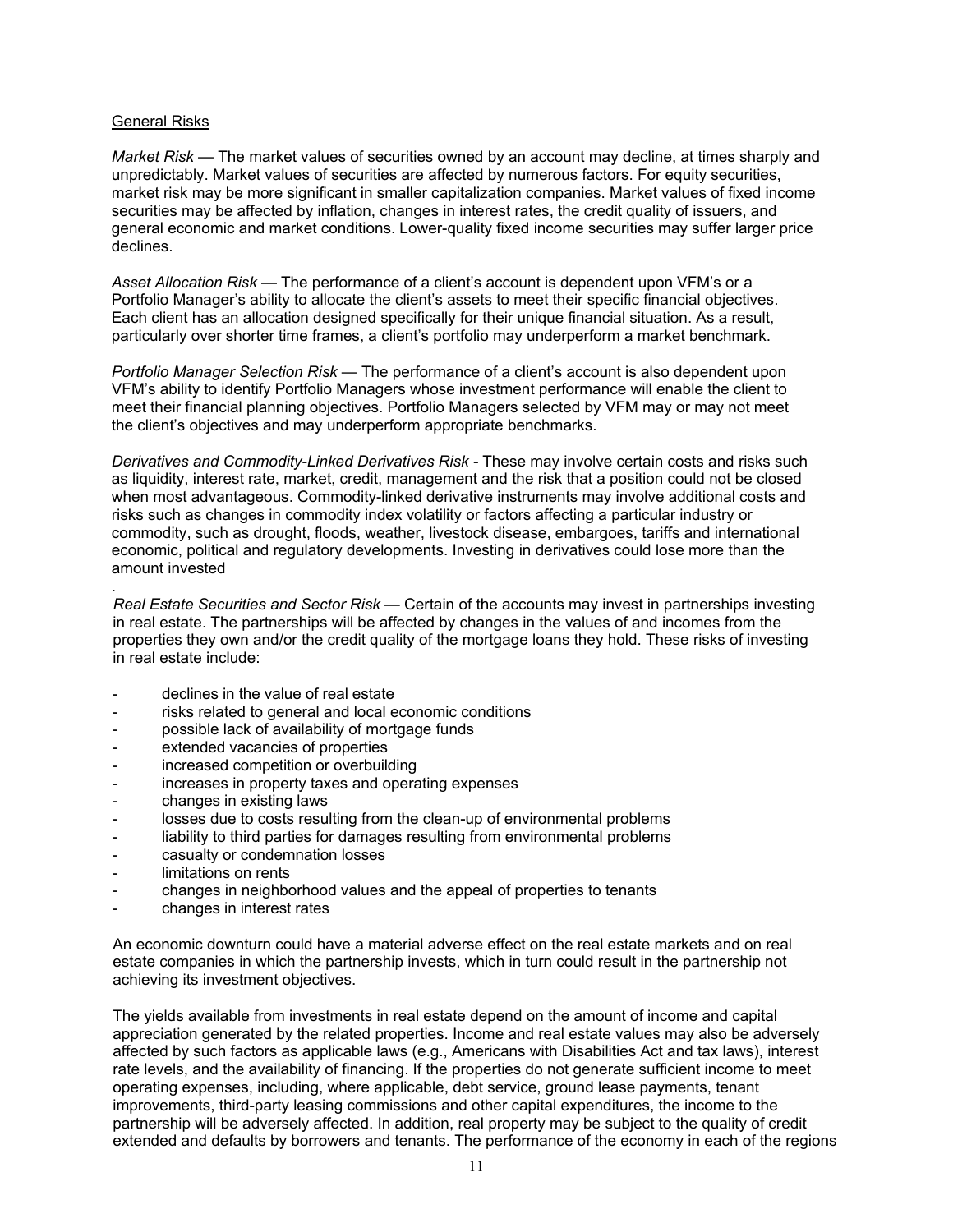in which the real estate owned by the partnership is located affects occupancy, market rental rates and expenses and, consequently, has an impact on the income from such properties and their underlying values. The financial results of major local employers also may have an impact on the cash flow and value of certain properties. In addition, real estate investments are relatively illiquid and, therefore, the ability of partnerships to vary their accounts promptly in response to changes in economic or other conditions is limited.

## Equity Risks

*Common Stock Risk —* Stocks may decline significantly in price over short or extended periods of time. Price changes may occur in the market as a whole, or they may occur in only a particular country, company, industry, or sector of the market. In addition, the types of stocks in which a particular fund invests, such as value stocks, growth stocks, large-capitalization stocks, mid-capitalization stocks, smallcapitalization stocks and/or micro-capitalization stocks, may underperform the market as a whole. In addition, growth stocks can be more volatile than other types of stocks. Value stocks can continue to be undervalued by the market for long periods of time. Additionally, dividends paid on common stocks can vary significantly over the short-term and long-term. Dividends on common stocks are not fixed, but are declared at the discretion of an issuer*'*s board of directors. There is no guarantee that the issuers of common stocks in which an account invests will declare dividends in the future or that if declared they will remain at current levels or increase over time.

*Mid-Cap/Small-Cap Stock Risk* — Small-cap companies may lack the management expertise, financial resources, product diversification, and competitive strengths of larger companies. In addition, the frequency and volume of their trading may be less than is typical of larger companies, making them subject to wider price fluctuations. In some cases, there could be difficulties in selling the stocks of small-cap companies at the desired time and price. Mid-cap companies may have limited product lines, markets or financial resources, and they may be dependent on a limited management group. Stocks of small-cap and mid-cap companies may be subject to more abrupt or erratic market movements than those of large, more established companies or the market averages in general.

#### Fixed Income Risks

*Credit Risk* — Credit risk is the risk that an issuer of a debt security will be unable to make interest and principal payments when due and the related risk that the value of a security may decline because of concerns about the issuer's ability to make such payments. Credit risk may be heightened for accounts that may invest in "high yield" securities.

*Income Risk* — The income earned from an account may decline because of falling market interest rates. Also, if an account invests in inverse floating rate securities, whose income payments vary inversely with changes in short-term market rates, the account's income may decrease if short-term interest rates rise. *Interest Rate Risk* — Interest rate risk is the risk that the value of an account will decline because of rising interest rates. Interest rate risk is generally lower for shorter-term investments and higher for longer-term investments. Duration is a common measure of interest rate risk. Duration measures a bond's expected life on a present value basis, taking into account the bond's yield, interest payments and final maturity. The longer the duration of a bond, the greater the bond's price sensitivity to changes in interest rates.

During periods of declining interest rates, the issuer of certain types of securities may exercise its option to prepay principal earlier than scheduled, forcing an account to reinvest in lower yielding securities. This is known as call or prepayment risk. Debt securities frequently have call features that allow the issuer to repurchase the security prior to its stated maturity. An issuer may redeem an obligation if the issuer can refinance the debt at a lower cost due to declining interest rates or an improvement in the credit standing of the issuer.

During periods of rising interest rates, the average life of certain types of securities may be extended because of lower than expected principal payments. This may lock in a below market interest rate, increase the security's duration and reduce the value of the security. This is known as extension risk. Market interest rates for investment grade fixed-income securities are currently significantly below the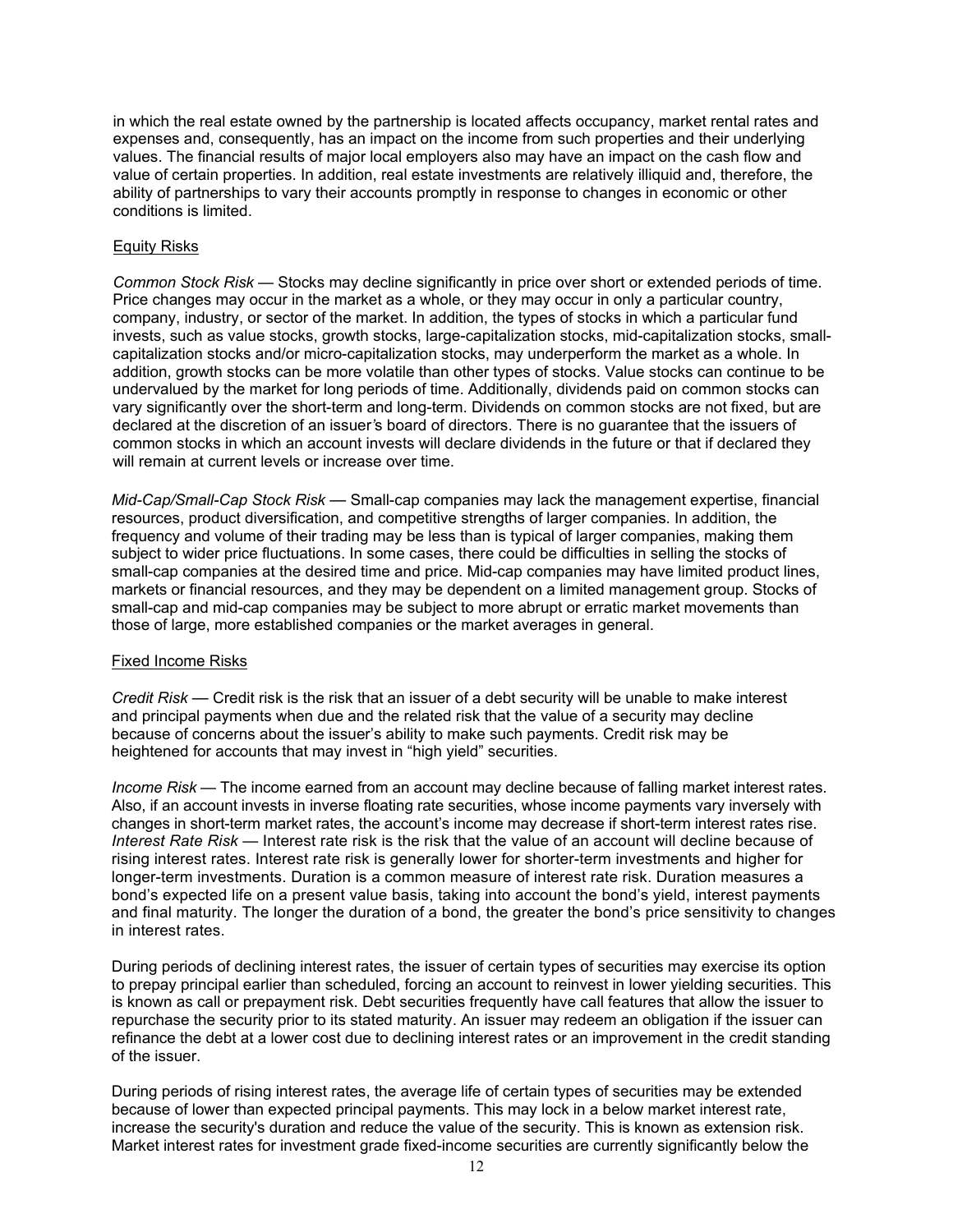historical average rates for such securities. This decline may have increased the risk that these rates will rise in the future; however, historical interest rate levels are not necessarily predictive of future interest rate levels.

*Municipal Securities Tax Risk* — Income from municipal bonds that may be held by an account could be declared taxable because of unfavorable changes in tax laws, adverse interpretations by the Internal Revenue Service or state tax authorities, or noncompliant conduct of a bond issuer. In addition, a portion of an account's otherwise exempt dividends may be taxable to those shareholders subject to the federal alternative minimum tax.

#### International Risks

*International Investing Risk* — Investing in securities or issuers in markets other than the United States involves risks not typically associated with U.S. investing, such as currency risk, risks of trading in foreign securities markets, and geopolitical and economic risks.

*Currency Risk* — Because the foreign securities in which the accounts invest, with the exception of depositary receipts, generally trade in currencies other than the U.S. dollar, changes in currency exchange rates will affect the account's net asset value, the value of dividends and interest earned, and gains and losses realized on the sale of securities. A strong U.S. dollar relative to these other currencies will adversely affect the value of an account.

*Foreign Securities Market Risk* — Securities of many non-U.S. companies may be less liquid and their prices more volatile than securities of comparable U.S. companies. Securities of companies traded in many countries outside the U.S., particularly emerging markets countries, may be subject to further risks due to the inexperience of local investment professionals and financial institutions, the possibility of permanent or temporary termination of trading, and greater spreads between bid and asked prices for securities. In addition, non-U.S. stock exchanges and investment professionals are subject to less governmental regulation, and commissions may be higher than in the United States. Also, there may be delays in the settlement of non-U.S. stock exchange transactions.

*Political and Economic Risks* — International investing is subject to the risk of political, social, or economic instability in the country of the issuer of a security, the difficulty of predicting international trade patterns, the possibility of the imposition of exchange controls, expropriation, limits on removal of currency or other assets, and nationalization of assets.

Additionally, an account's income from foreign issuers may be subject to non-U.S. withholding taxes. Non-U.S. companies generally are not subject to uniform accounting, auditing, and financial reporting standards or to other regulatory requirements that apply to U.S. companies; therefore, less information may be available to investors concerning non-U.S. issuers. In addition, some countries restrict to varying degrees foreign investment in their securities markets. These restrictions may limit or preclude investment in certain countries or may increase the cost of investing. To the extent an account invests in depositary receipts, the account will be subject to the same risks as when investing directly in foreign securities.

## **Voting Client Securities**

In the VFM Strategic Portfolio Program the Home Office manager does not exercise authority to vote proxies and corporate actions on behalf of advisory clients. In the UMA Program, SMA managers within the UMA vote on proxies and corporate actions on behalf of their clients pursuant to the Envestnet Form ADV Part 2A. In the SMA Program, the SMA manager votes on proxies and corporate actions on behalf of their clients pursuant to the Envestnet Form ADV Part 2A. In the VFM Client Advisor and VFM Excess Liquidity Advisor Programs, VFM does not have any authority to and does not vote proxies or corporate actions on behalf of advisory clients. In these Programs, the client retains the responsibility for receiving and voting proxies for any and all securities maintained in the client's portfolios. VFM may provide advice to the client regarding the client's voting of proxies and corporate actions.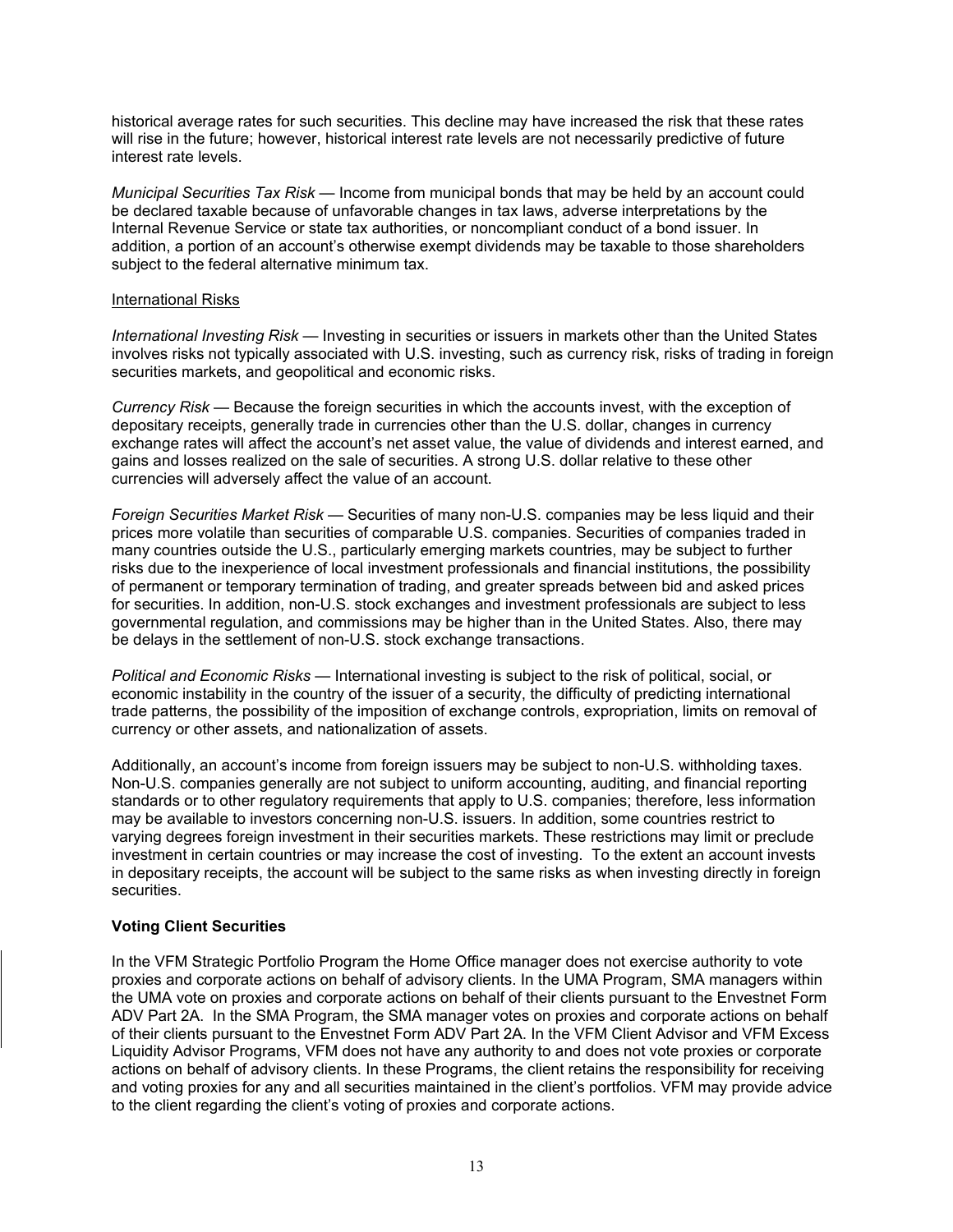## **ITEM 7 CLIENT INFORMATION PROVIDED TO PORTFOLIO MANAGERS**

As part of the enrollment process into a Program, clients are asked to complete a Questionnaire that elicits information about their financial circumstances, investment objectives, risk tolerance and other relevant information relating to their account. VFM uses the information in the Questionnaire to formulate advice to clients, but does not provide this information to Portfolio Managers in the Programs either initially or as clients provide VFM with updated information.

## **ITEM 8 CLIENT CONTACT WITH PORTFOLIO MANAGERS**

We encourage clients to contact their VFM IAR with questions about the client's accounts. Portfolio Managers in the Programs will be reasonably available for a joint consultation with the client and his or her VFM IAR about the client's account, upon request.

## **ITEM 9 ADDITIONAL INFORMATION**

#### **Disciplinary Information**

Registered investment advisers are required to disclose all material facts regarding any legal or disciplinary events that would be material to your evaluation of VFM or the integrity of VFM's management. The disciplinary items below do not pertain to the advisory business of VFM and are only shown in the interest of full and complete disclosure.

In the past, our affiliates have entered into certain settlements with regulators and other third parties and have been the subject of adverse legal and disciplinary events. You can learn more about those actions by reviewing our Form ADV, Part 1A at [www.advisorinfo.sec.gov.](http://www.advisorinfo.sec.gov/)

On November 3, 2016, Financial Industry Regulatory Authority ("FINRA") accepted a Letter of Acceptance, Waiver and Consent ("AWC") from Leumi Investment Services Inc., VFM's predecessor, under which it agreed, without admitting or denying the allegations, to pay a \$15,000 fine for failing to report the correct time of trade execution in TRACE-eligible securities within the required time frame, and for books and records violations regarding same, during Q2 and Q3 2015.

#### **Other Financial Industry Activities and Affiliations**

VFM is registered as a broker-dealer and certain of its management persons are registered representatives of VFM.

VFM has been engaged in the brokerage business since May 2001 and licensed as an insurance agency since April 2002. Approximately 90% of VFM's business is brokerage and insurance transactional service provided to clients.

Customers of Valley who are interested in securities products or services or in insurance products or services are referred to VFM. There is no fee and no special compensation paid or received for any such a referral.

VFM does not receive compensation, directly or indirectly, from Portfolio Managers it selects for or recommends to clients.

#### **Code of Ethics, Participation or Interest in Client Transactions and Personal Trading**

VFM has Written Supervisory Procedures ("WSPs") and a Code of Ethics. Each contain provisions regarding employee securities restrictions and conflicts of interest. In brief, employees may not use material non-public information for personal gain, and employee brokerage transactions are reviewed by the Compliance Department.

VFM'S WSPs and Code of Ethics also includes provisions relating to the confidentiality of client information, exercising honesty and candor in all activities, a prohibition on insider trading, restrictions on the acceptance of significant gifts and the reporting of certain gifts and business entertainment items,